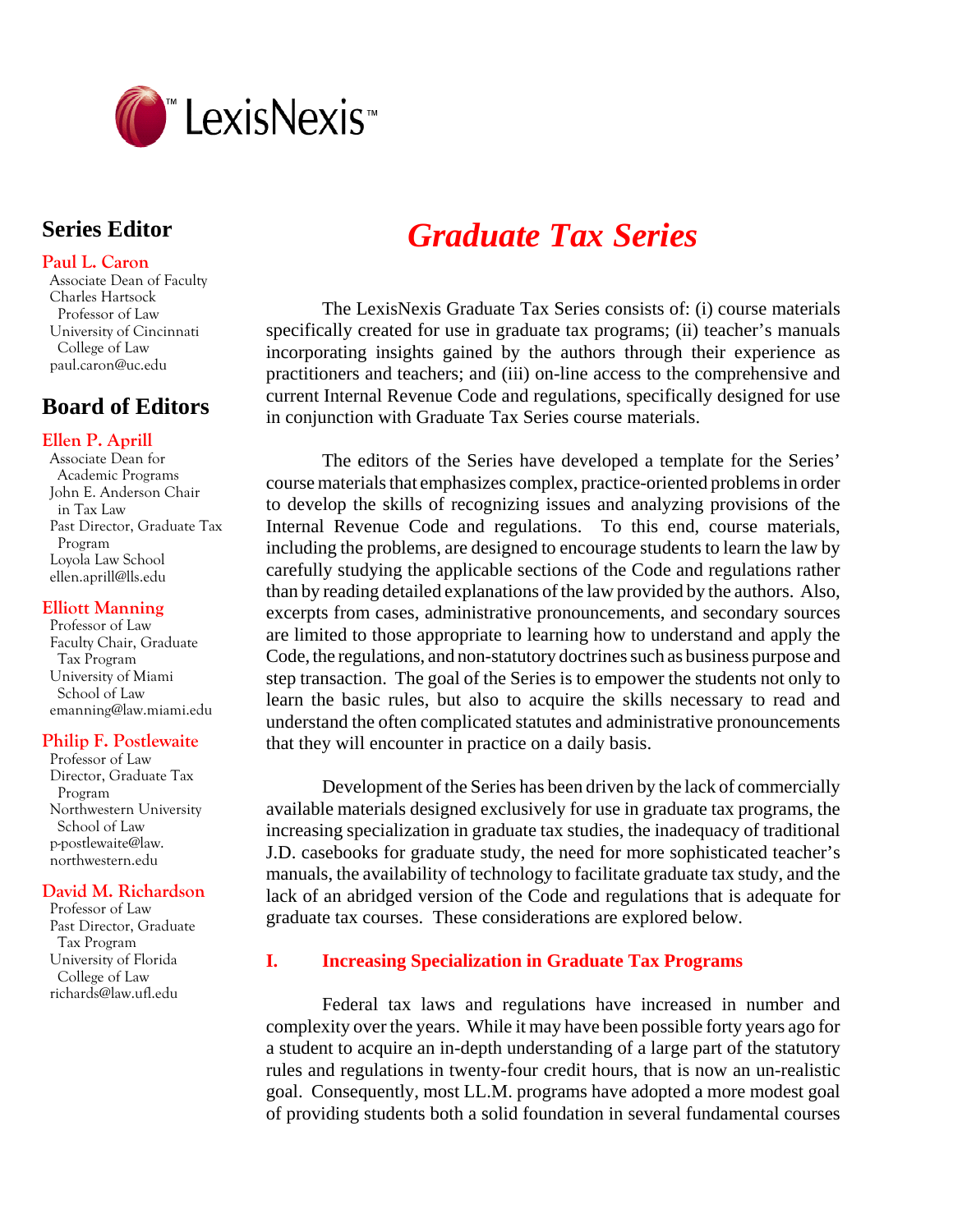#### **Graduate Tax Series** Page 2

(e.g., taxation of property transfers, corporate and partnership taxation, and tax procedure) as well as an opportunity to specialize by taking a number of courses in one of several areas (e.g., as business planning, estate planning, and international tax planning).

The corollary to increased specialization is reduced coverage. This in turn has made it increasingly important that graduate programs focus on skills in reading the Code and regulations, in learning how the courts and IRS deal with ambiguities, and in anticipating the application of common law doctrines. These skills are imperative if graduates are to be prepared to deal both with areas of tax law that they have not formally studied and new tax laws that are enacted with increasing frequency and that almost always add complexity. In short, the Series will emphasize the development of tax *skills* that the modern tax lawyer needs to thrive in practice.

#### **II. Inadequacy of J.D. Tax Casebooks**

Casebooks designed primarily for J.D. courses tend to explain the law, sometimes in great detail, and to illustrate difficult interpretative issues through judicial opinions or administrative pronouncements. Typically, they include a series of problems consisting of increasingly complex fact patterns, each followed by a number of narrow questions. Although this approach may work well for J.D. courses, it is not the best approach for graduate tax study because it does not force students to grapple with complicated statutory and regulatory provisions. We describe below four reasons why existing J.D. tax casebooks are inadequate for graduate tax study.

First, case-based study and extensive explanatory text are less important in graduate tax courses than in J.D. courses because graduate tax students already have had extensive training in reading cases and in basic tax concepts such as the definition of income, deductions, and capital assets. The Series will limit excerpts from opinions or administrative pronouncements to those needed to enhance understanding of the Code and regulations. Explanatory materials will be included in the Series' books only when students cannot reasonably be expected to understand the Code and regulations without them.

As a result, many chapters will eschew extensive excerpts from judicial decisions and administrative pronouncements, as well as extensive textual explanations from the author, and instead will focus on helping students appreciate the background, application, interpretive disagreements, and policy issues surrounding particular statutory and regulatory provisions through the use of sophisticated problems described below. In other situations, however, the subject matter of a chapter will require the inclusion of more excerpts from the courts and the IRS, and more explanatory text from the author.

Second, casebooks designed primarily for J.D. courses often have problems consisting of a fact pattern followed by a series of narrow questions, each of which has to do with a single word or phrase in the Code. Some of the questions may change a single fact, again for the purpose of demonstrating the impact of that change on application of a particular word or phrase in the Code. Such narrow questions tend to signal the issue and therefore indirectly signal its statutory answer.

Although this approach may be desirable in J.D. courses, problems in the Series will generally be more sophisticated, less likely to signal the answers, and more like the problems one may encounter in practice. Students using books in the Series will be able to prepare for class only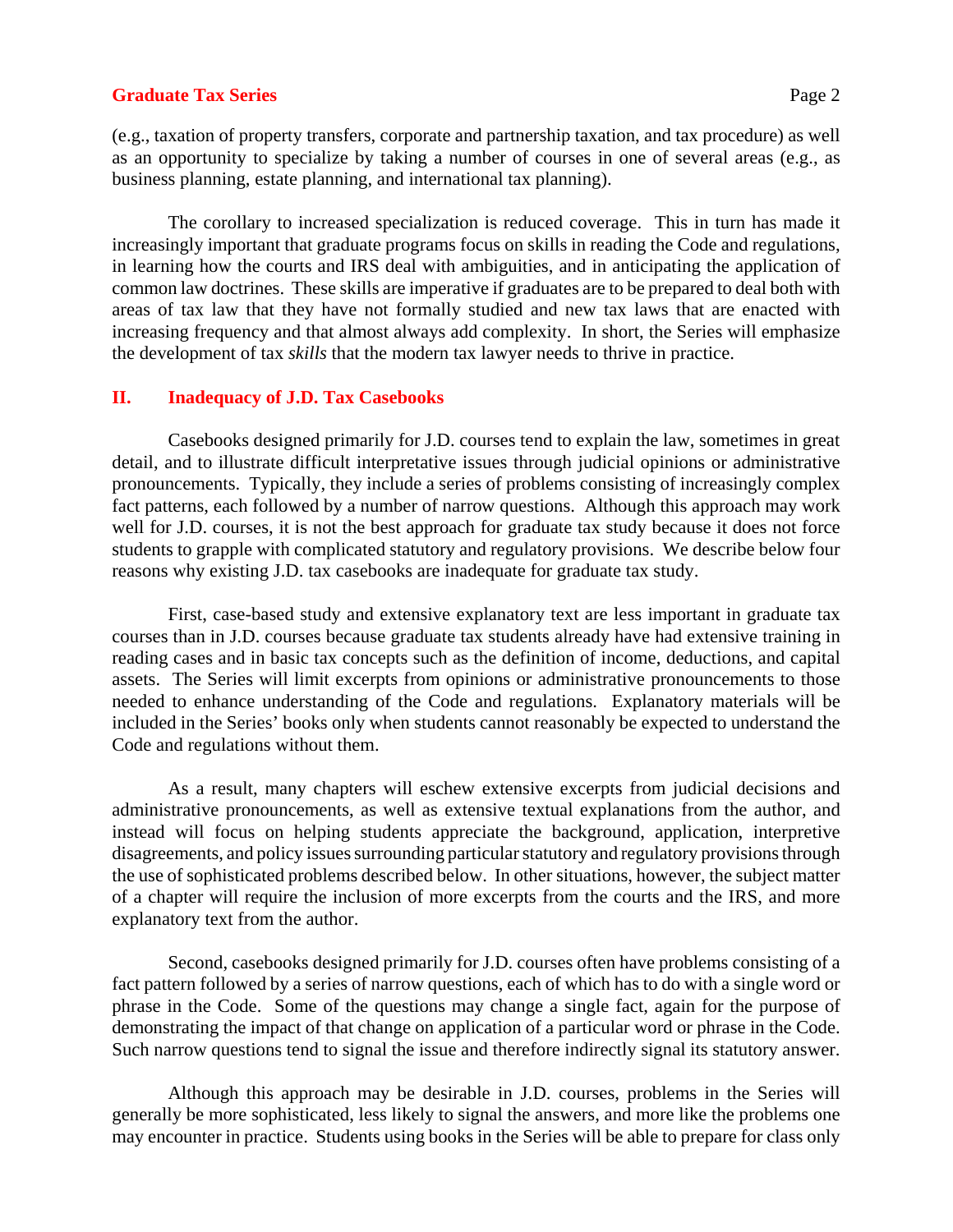#### **Graduate Tax Series Page 3 Page 3**

by carefully studying the assigned sections of the Code and regulations and by identifying the issues and applying the law to the given facts. Thus, the problems' fact patterns generally will be designed to raise more than one issue and more than one Code section. Other problems will be designed to explore uncertainties and ambiguities in the law, in order to prepare students to do the hard work necessary to advise clients when the issues are not solvable by the application of the basic rules.

Third, casebooks designed primarily for J.D. courses are often over 1000 pages. This is a consequence of broad coverage, as well as extensive use of explanations and large-scale judicial and administrative pronouncements. Assignments generally involve 15 to 25 pages of text, a number of Code sections and related regulations, and several multiple-part problems. Such lengthy assignments put a premium on careful reading of the text of the book in order to answer the problems, thereby limiting the time available for careful reading of assigned sections of the Code and regulations.

It is anticipated that books in the Series will be in the range of 350 to 450 pages and will result in text assignments of perhaps 8 to 12 pages (not including the Code and the regulations) for each hour of class. Limiting case and administrative materials to those needed to focus on the more complex issues raised by the statutory material and by applying non-statutory doctrines will both facilitate and encourage careful reading of the assigned Code and regulations sections.

Finally, the use of casebooks designed for J.D. courses in graduate tax programs creates the opportunity for students who have used a book at the J.D. level to prepare for class without doing much work and the opportunity for those who have not used the book to prepare for class by using one of the readily available commercial outlines. Graduate tax students who are forced to use J.D. tax casebooks thus often are not given the opportunity for advanced study that should be the cornerstone of an LL.M. program

By focusing on the skills needed to read the Code and the regulations, while at the same time alerting students to the uncertainties and ambiguities inherent in them, books in the Series will provide greater, longer-term benefits to students. The aim is for students to understand both the basic rules and when the basic rules will not supply the answer. This will energize the graduate tax classroom and better equip students for the sophisticated tax practice that awaits them upon graduation.

#### **III. Teacher's Manuals**

Neither course materials nor teacher's manuals are available for many courses taught in graduate tax programs. Teachers thus often lack access to sets of proven problems, syllabi that provide realistic allocations of material among the available class hours, and helpful information derived by the authors from practicing and teaching in their respective areas of specialization. The lack of commercially available course materials and teacher's manuals is in part attributable to the relatively small number of students taking graduate tax courses in a given year. LexisNexis is delighted to serve this need in graduate tax education through the Series.

The Series may be of particular interest to adjunct professors who teach in graduate tax programs and to the directors of the programs in which they teach. Adjunct professors often do not have the time to develop and refine course materials or to gather the type of information that can be